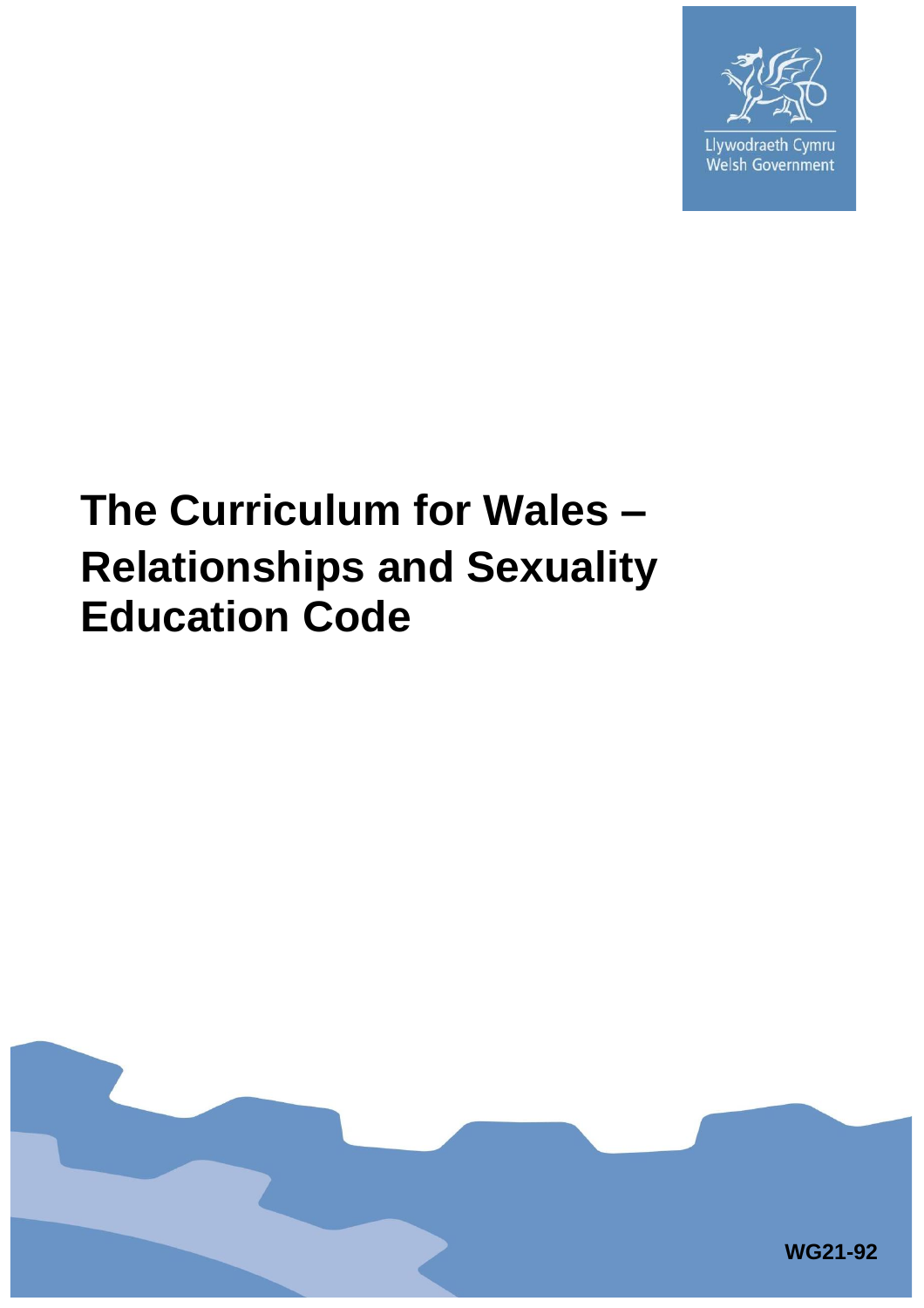### **The Curriculum for Wales – Relationships and Sexuality Education Code**

**Audience** Under the Act, this guidance is statutory for the following: • the head teacher of a maintained school or a maintained nursery school • the governing body of a maintained school or a maintained nursery school a provider of funded non-maintained nursery education • the teacher in charge of a pupil referral unit • the management committee for a pupil referral unit • a person who provides teaching and learning for a child, otherwise than at a maintained school, maintained nursery school or pupil referral unit (EOTAS) • a local authority in Wales.

**Further information** Enquiries about this document should be directed to:

Curriculum Realisation Unit Curriculum and Assessment Division The Education Directorate Welsh Government Cathays Park **Cardiff** CF10 3NQ e-mail: [curriculumforwales@gov.wales](mailto:curriculumforwales@gov.wales)



@WG\_Education



Facebook/EducationWales

Mae'r ddogfen yma hefyd ar gael yn Gymraeg.This document is also available in Welsh.

**OGL** © Crown copyright 2021 WG44009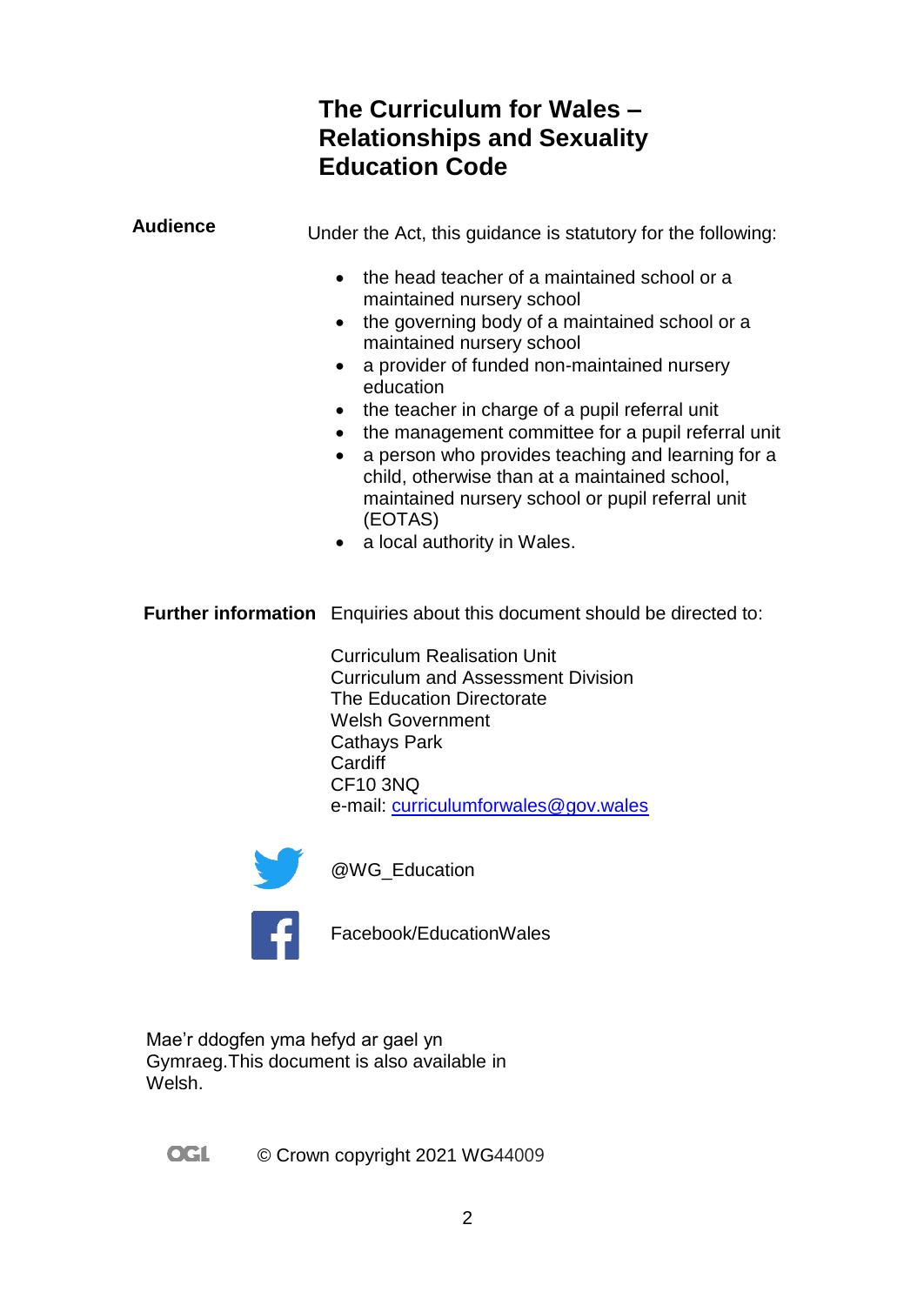## **Relationships and Sexuality Education (RSE) Code**

This Code contains mandatory requirements, the legal basis for which is set out in the [legislation summary](https://hwb.gov.wales/curriculum-for-wales/summary-of-legislation/#relationships-and-sexuality-education) of this Curriculum for Wales framework guidance. It sets out the themes and matters that must be encompassed in RSE. A curriculum and teaching and learning must encompass the mandatory element of RSE outlined within the following RSE Code.

#### **Designing your curriculum**

This mandatory RSE Code supports schools to design their RSE. The content is set within the context of broad and interlinked learning strands, namely:

- relationships and identity
- sexual health and well-being
- empowerment, safety and respect.

These strands allow practitioners to design and develop a curriculum tailored to their learners, making connections and developing authentic contexts for learning across the curriculum.

The Welsh Government committed to covering the following themes in RSE: relationships; rights and equity; sex, gender and sexuality; bodies and body image; sexual health and well-being; and violence, safety and support. To assist schools and settings in their planning of RSE, these themes are interwoven into the learning strands.

Across the learning strands, curriculum content in RSE must be inclusive and reflect diversity. It must include learning that develops learners' awareness and understanding of different identities, views and values and a diversity of relationships, gender and sexuality, including LGBTQ+ lives.

Learning about rights and equity runs through all the strands, as well as embedding learning and experience through a rights-based approach to the learning.

#### **Content appropriate to learner development**

The Act requires that the RSE schools provide must be developmentally appropriate for learners. This means schools and settings must take account of a range of factors including the learner's age; knowledge and maturity; any additional learning needs and anticipating their physiological and emotional development. RSE must be developmentally appropriate for each learner, meaning that learners' needs of similar ages may differ.

The phases have been designed to give practitioners an understanding of what is likely to be developmentally appropriate. For example, in phase 1 and 2, learners will be taught about the principles of general consent as pre-requisites for learning about sexual consent at the developmentally appropriate time in phase 3. In practice, this means learners in phases one and two developing an awareness of asking for permission to share materials, for example toys; or learning about respecting personal boundaries.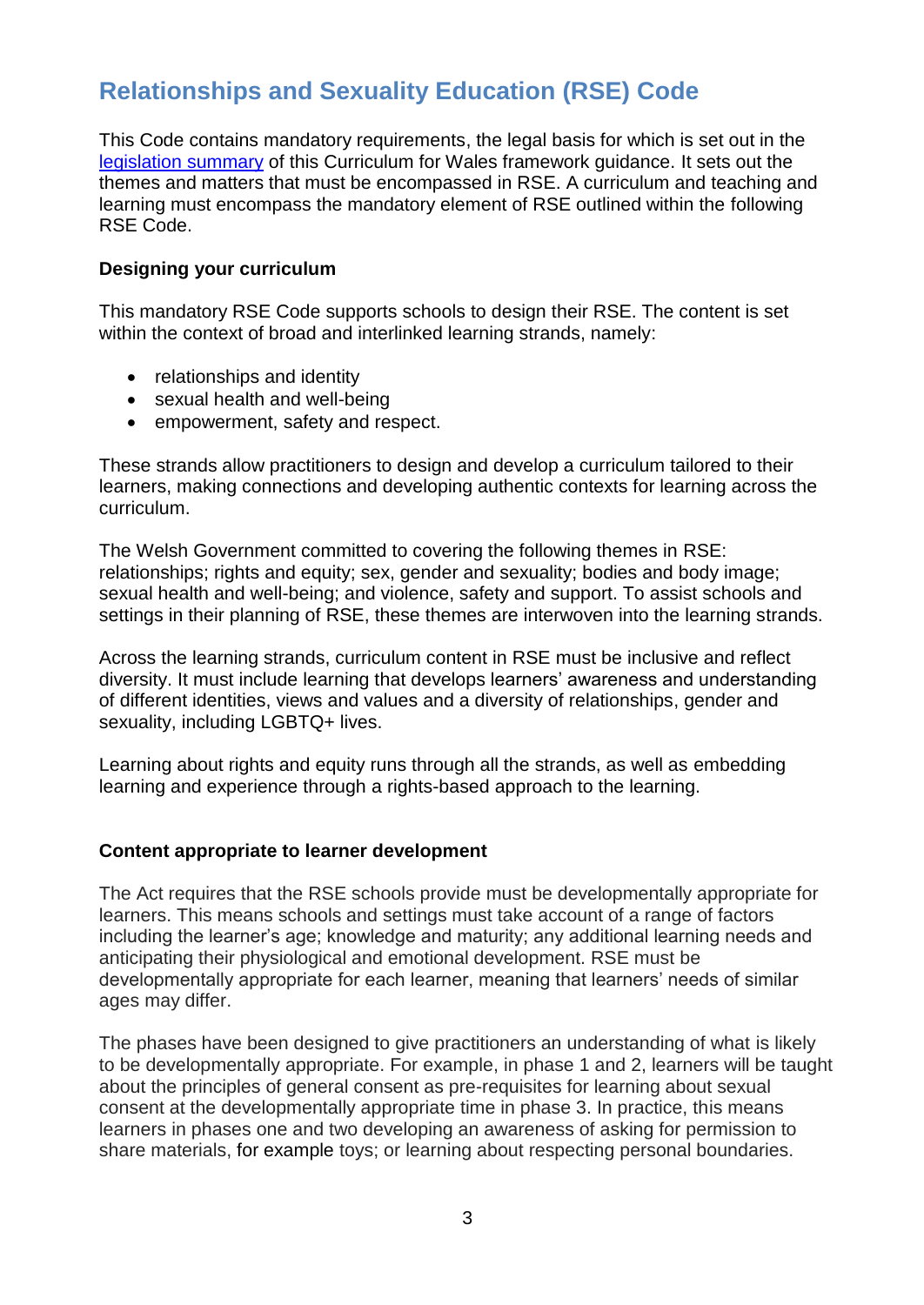The phases are designed to help schools and settings make judgements about whether learning is developmentally appropriate for specific learners. The ages set out below indicate broadly when practitioners should start to consider whether learning in a phase is developmentally appropriate for their learners. This may mean some learners will be ready for specific learning before the broad indications given in the Code, but likewise it may mean that some learners need opportunity for further development before they engage with specific learning. Introduction to a phase may be gradual: with some learning in that phase being developmentally appropriate for learners sooner than other learning. As outlined above, these decisions must be based on a range of factors.

The tables attached to each strand of learning below are in three broad developmental phases. As they are set out, they represent the building blocks of progression in RSE. As learners progress, they will be building upon previous learning from either phase one; or phases one and two, consolidating and strengthening the same dispositions, knowledge and skills and applying them in new, relevant contexts. This is very different to simply acquiring learning about topics in isolation and then moving on to other content.

The learning for RSE refers to both what is taught expressly and what is embedded throughout the curriculum and in the school environment through the whole school approach.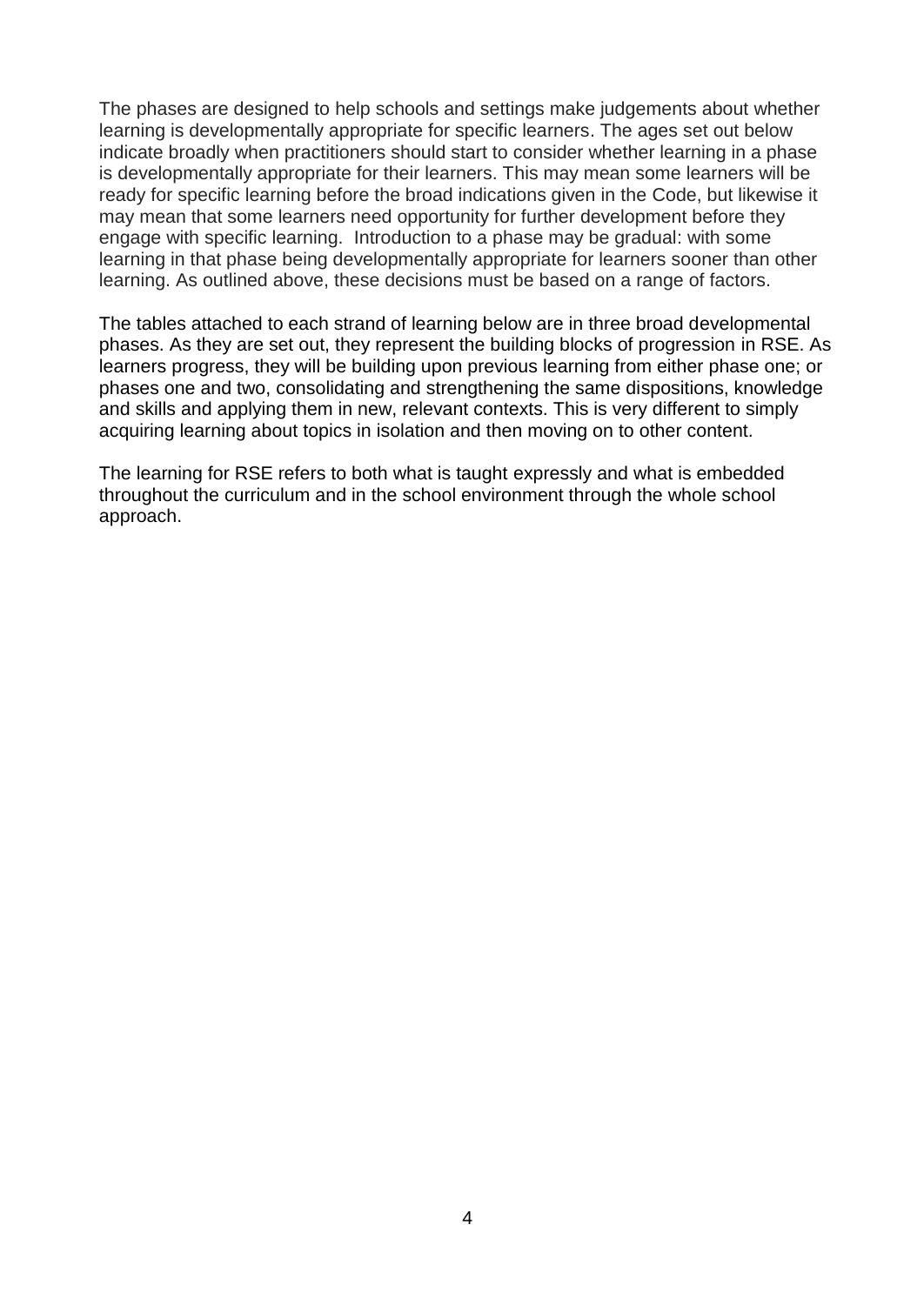## **Relationships and identity**

This strand focuses on:

- the range of relationships that human beings have throughout their lives
- how identity can be shaped by our relationships and sexuality
- the importance of human rights in securing healthy, safe and fulfilling relationships in an inclusive society.

Learners need to develop the understanding and behaviours that will support them to develop and maintain healthy, safe and fulfilling relationships throughout their lives. Learners need to be supported to recognise and value different types of relationships, including families and friendships, as well as the diversity within different types of relationships, including LGBTQ+ diversity, and that these can change over time. Developing empathy, compassion and communication skills are critical to learners' relationships now and the relationships they will form in the future. This will also support respect, understanding and equitable treatment for others, whatever their sex, gender, sexuality, faith or belief.

Learners also need to develop both their sense of self and their sense of everyone being unique. Over time, learners can explore how relationships, sex, gender, romantic and sexual attraction and personal experiences may shape and inform a person's identity and individuality. This supports learners to understand how identity, relationships and sexuality are informed by biology, technology and social, cultural and religious norms and that these may change over time. By engaging with these aspects, learners can recognise both positive and harmful behaviours and norms and have the confidence to speak up for themselves and to speak out and advocate for the rights and respect of others.

This strand also recognises how rights can support and underpin equitable, respectful relationships, as well as a fair and inclusive society.

| <b>Phase 1</b>                                                                                                                                                               | Phase 2                                                                                                                 | Phase 3                                                                                                                                                                                                                                                                        |  |
|------------------------------------------------------------------------------------------------------------------------------------------------------------------------------|-------------------------------------------------------------------------------------------------------------------------|--------------------------------------------------------------------------------------------------------------------------------------------------------------------------------------------------------------------------------------------------------------------------------|--|
| Practitioners should consider learners' developmental appropriateness for learning<br>in each phase:                                                                         |                                                                                                                         |                                                                                                                                                                                                                                                                                |  |
| From age 3                                                                                                                                                                   | From age 7                                                                                                              | From age 11                                                                                                                                                                                                                                                                    |  |
| The learning supports:                                                                                                                                                       |                                                                                                                         |                                                                                                                                                                                                                                                                                |  |
| Ability to act with<br>kindness, empathy and<br>compassion in<br>interactions with others<br>immediate to them<br>including family,<br>friendship and peer<br>relationships. | Ability to form and<br>maintain relationships<br>which are equitable,<br>respectful and kind with<br>a range of others. | Understanding the positive<br>and negative<br>characteristics and healthy<br>or unhealthy aspects of a<br>range of relationships<br>including family, friendship,<br>romantic and sexual.<br>Ability to develop and<br>understand the importance<br>of equity, mutual respect, |  |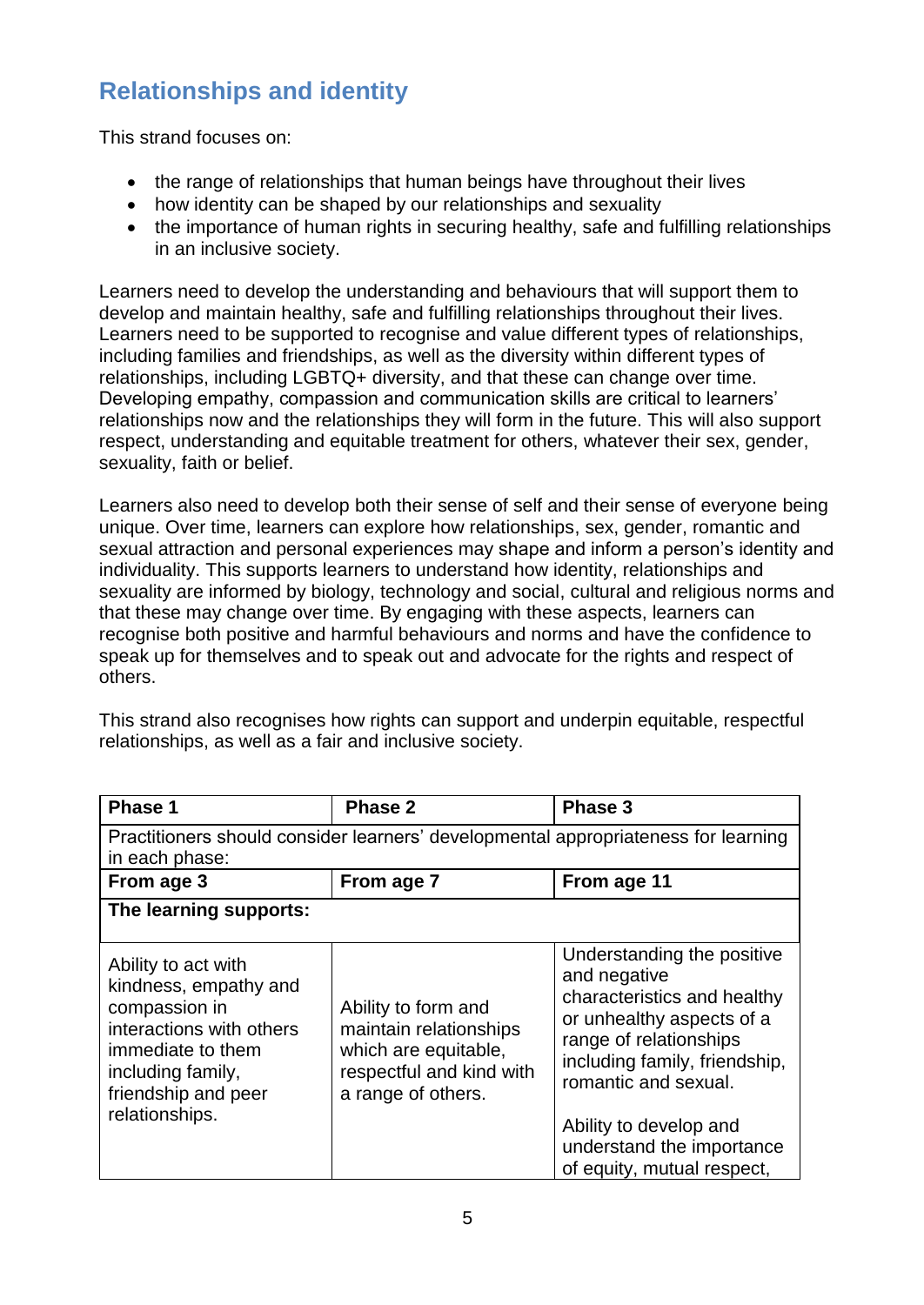|                                                                                                                                                                                                                 |                                                                                                                                                                                                                                                                                                                                                                                                                            | and affection in<br>relationships with others.                                                                                                                                                                                                                                                                                                                    |
|-----------------------------------------------------------------------------------------------------------------------------------------------------------------------------------------------------------------|----------------------------------------------------------------------------------------------------------------------------------------------------------------------------------------------------------------------------------------------------------------------------------------------------------------------------------------------------------------------------------------------------------------------------|-------------------------------------------------------------------------------------------------------------------------------------------------------------------------------------------------------------------------------------------------------------------------------------------------------------------------------------------------------------------|
| An awareness of how to<br>communicate wants and<br>needs in relationships,<br>and begin to respect<br>those of others.<br>Awareness of how needs<br>relate to rights.                                           | How understanding and<br>use of effective<br>communication,<br>decision-making,<br>managing conflict and<br>refusal skills are part of<br>ensuring your own and<br>others rights and part of<br>friendships and<br>relationships.                                                                                                                                                                                          | Understanding and use of<br>effective communication,<br>decision making, managing<br>and resolving conflict, and<br>refusal skills in a range of<br>different contexts and types<br>of relationships, offline and<br>online, including intimate<br>relationships.<br>Understanding how to<br>speak out about harmful<br>behaviours directed at<br>them or others. |
| Awareness of the<br>diversity of families and<br>relationships, including<br>friendship and peer<br>relationships, and why<br>these are important.                                                              | Recognition of the<br>characteristics of<br>different families,<br>friendship and peer<br>relationships and the<br>diversity of these.<br>Understanding positive<br>behaviours in<br>relationships and what<br>can happen when<br>relationships<br>breakdown.<br>An awareness of how<br>families, relationships<br>and parenting are<br>shaped by social and<br>cultural norms and laws<br>that have changed over<br>time. | Understanding how the<br>diversity of relationships<br>including marriage, and all<br>types of civil partnership,<br>has changed over time,<br>and how relationships are<br>positively and negatively<br>impacted by social and<br>cultural norms and laws in<br>different ways around the<br>world.                                                              |
| Developing a sense of<br>themselves, in the context<br>of families, friends and<br>communities.<br>Recognising how people<br>value different things and<br>have different families,<br>friends and communities. | Recognising how<br>people's relationships<br>with others shape who<br>they are and their<br>happiness.<br>An awareness of how<br>identity can be<br>expressed in different<br>ways.                                                                                                                                                                                                                                        | Understanding how rights<br>need to be balanced in a<br>diverse society; the<br>characteristics, benefits<br>and challenges of living in<br>a diverse society; and how<br>and why attitudes have<br>changed and are changing<br>including towards gender<br>and sexuality diversity.                                                                              |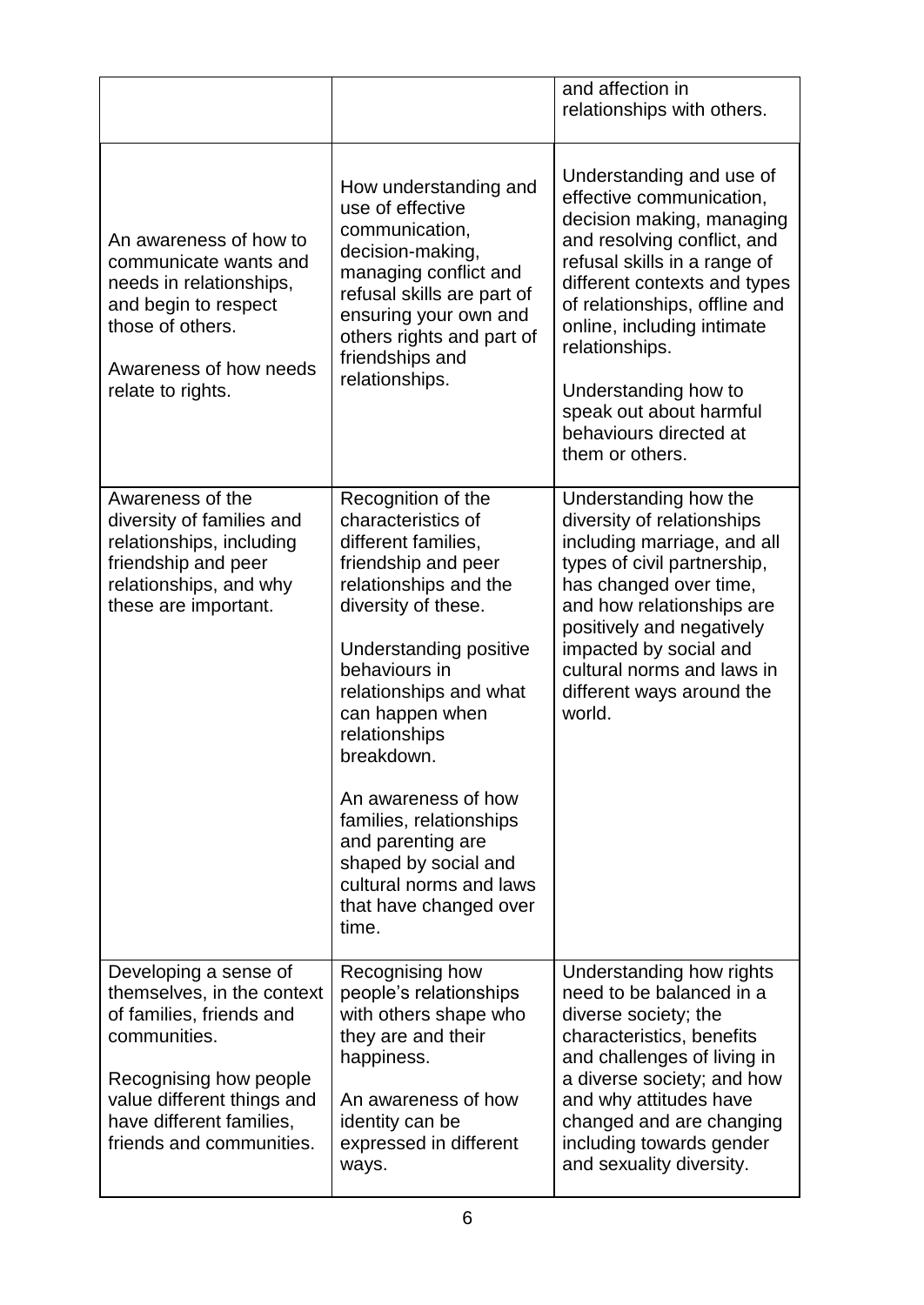| <b>Experiencing inclusive</b>                            | Valuing and recognising                                                                                                                                                    | An ability to advocate for                                                                                                                                                                                                                                                |
|----------------------------------------------------------|----------------------------------------------------------------------------------------------------------------------------------------------------------------------------|---------------------------------------------------------------------------------------------------------------------------------------------------------------------------------------------------------------------------------------------------------------------------|
| behaviours, language and                                 | the contributions of                                                                                                                                                       | and advance the rights of                                                                                                                                                                                                                                                 |
| role modelling that show                                 | everyone; and the                                                                                                                                                          | all and understand and                                                                                                                                                                                                                                                    |
| respect for others,                                      | importance of sex and                                                                                                                                                      | respect all people in                                                                                                                                                                                                                                                     |
| whatever their gender.                                   | gender equality.                                                                                                                                                           | relation to sex, gender and<br>sexuality.                                                                                                                                                                                                                                 |
| Recognising learners'                                    | Recognise and know                                                                                                                                                         |                                                                                                                                                                                                                                                                           |
| rights to be treated fairly,<br>kindly and with respect. | how to safely respond to<br>and challenge gender<br>and sexual stereotypes<br>and unfair behaviour.<br>An awareness of how<br>positive and negative<br>social and cultural | Understanding how the law<br>and human rights secure<br>freedoms around sex,<br>gender and sexuality and<br>how these can differ in<br>other countries and over<br>time.                                                                                                  |
|                                                          | norms regarding sex,<br>gender and sexuality<br>influence relationships<br>and behaviours                                                                                  | Ability to critically explore<br>and understand how a<br>range of social, cultural and<br>religious norms and<br>influences about<br>relationships, sex, gender<br>and sexuality can shape<br>perceptions and our well-<br>being and can be both<br>positive and harmful. |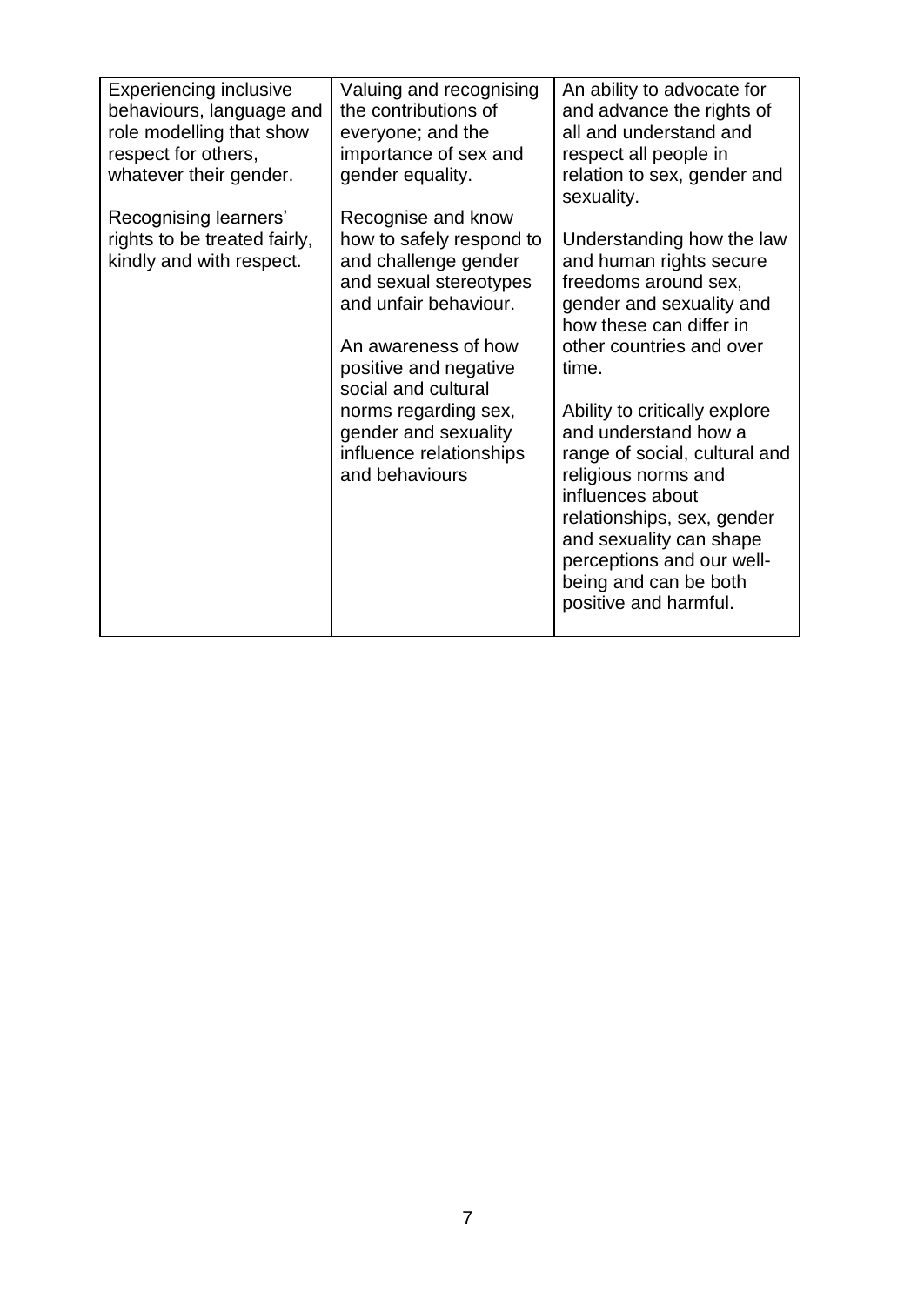## **Sexual health and well-being**

This strand focuses on:

- learning about how living things grow, reproduce and have a life cycle
- developing an understanding of the human body, including people's feelings about their bodies and how these can be represented
- the health issues related to relationships and sexuality
- an understanding of how sexuality and sexual health affects our well-being.

In early development, learners need to experience contexts for understanding the importance of maintaining personal health and well-being, including hygiene, and how this impacts on themselves and others. This progresses to applying broad principles of health and hygiene within sexual health.

As learners develop, teaching and learning needs to include focus on exploring how physical changes have an impact on well-being and relationships ensuring the representation of LGBTQ+ experiences and lives. Learning also focuses on menstrual well-being and conditions which can affect the reproductive system; as well as developing understanding of the possible outcomes of the decisions made relating to sexual health and relationships. All of this learning will focus on recognising the diversity of human body types, how perception and understanding of the human body is shaped by society, the law, science and technology and the impact of this on well-being.

| Phase 1                                                                                                                                             | Phase 2                                                                                                                                                                                                                                                                                            | Phase 3                                                                                                                                                                                                                                                                                                                               |  |
|-----------------------------------------------------------------------------------------------------------------------------------------------------|----------------------------------------------------------------------------------------------------------------------------------------------------------------------------------------------------------------------------------------------------------------------------------------------------|---------------------------------------------------------------------------------------------------------------------------------------------------------------------------------------------------------------------------------------------------------------------------------------------------------------------------------------|--|
| Practitioners should consider learners' developmental appropriateness for                                                                           |                                                                                                                                                                                                                                                                                                    |                                                                                                                                                                                                                                                                                                                                       |  |
| learning in each phase:                                                                                                                             |                                                                                                                                                                                                                                                                                                    |                                                                                                                                                                                                                                                                                                                                       |  |
| From age 3                                                                                                                                          | From age 7                                                                                                                                                                                                                                                                                         | From age 11                                                                                                                                                                                                                                                                                                                           |  |
| The learning supports:                                                                                                                              |                                                                                                                                                                                                                                                                                                    |                                                                                                                                                                                                                                                                                                                                       |  |
| The use of accurate<br>terminology for all body<br>parts.<br>An awareness of the<br>human life cycle and that<br>reproduction is a part of<br>life. | Knowledge and<br>understanding of how<br>reproductive organs<br>develop in a human body.<br>This includes<br>understanding fertility and<br>the processes of<br>reproduction, including<br>what supports menstrual<br>health and well-being.<br>Recognising the process<br>of pregnancy and birth. | Understanding how<br>fertility, sexual function<br>and menstrual health<br>and well-being can<br>change across the life<br>course and how to find<br>information and support<br>when needed.<br>The knowledge and<br>understanding of how<br>hormones continue to<br>affect emotional and<br>physical health<br>throughout adulthood. |  |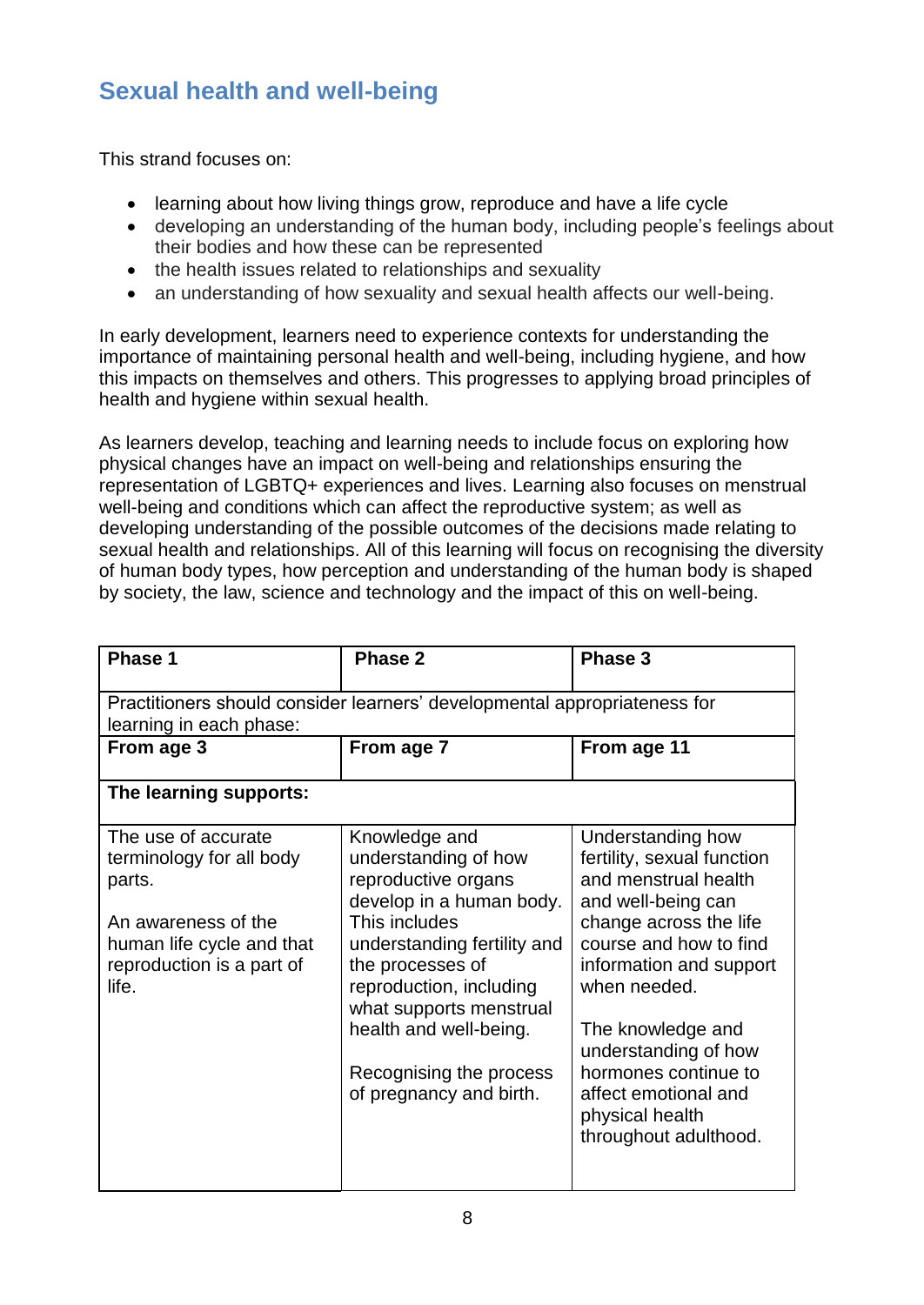|                                                                         |                                                                                                                                                                                                                | Understanding how<br>contraception can assist<br>with reproductive<br>choices, including<br>awareness of abortion.                                                                                                                                                                                                           |
|-------------------------------------------------------------------------|----------------------------------------------------------------------------------------------------------------------------------------------------------------------------------------------------------------|------------------------------------------------------------------------------------------------------------------------------------------------------------------------------------------------------------------------------------------------------------------------------------------------------------------------------|
| Awareness of how human<br>bodies change as they<br>grow.                | The knowledge and<br>understanding of how<br>people experience<br>significant physical,<br>emotional, social and<br>cognitive changes during<br>puberty.                                                       | Understanding of good<br>sexual and reproductive<br>health, including the<br>range of risks and<br>outcomes from sexual<br>experiences and the<br>knowledge needed to<br>support informed<br>decisions about sexual<br>activity and about<br>reproductive choices.                                                           |
| An awareness of the<br>importance of personal<br>self-care and hygiene. | The knowledge and skills<br>needed to manage<br>personal self-care and<br>hygiene, including the<br>importance of menstrual<br>well-being.                                                                     | The knowledge and<br>understanding of the<br>causes, symptoms and<br>impact of conditions<br>connected to sexual and<br>reproductive health and<br>to fertility, including<br>sexually transmitted<br>infections, HIV and<br>reproductive cancers.<br>Understanding and skills<br>needed to minimise risks<br>and seek help. |
| A recognition that<br>everyone's body is unique<br>and special to them. | An awareness that there<br>are many different<br>sources of information<br>offline and online that<br>help us learn about our<br>bodies and affect how we<br>feel about our body and<br>other people's bodies. | Critically engaging with<br>positive and negative<br>representations of a<br>diversity of bodies,<br>including through<br>various forms of media<br>and understanding that<br>these can be unrealistic<br>and harmful.                                                                                                       |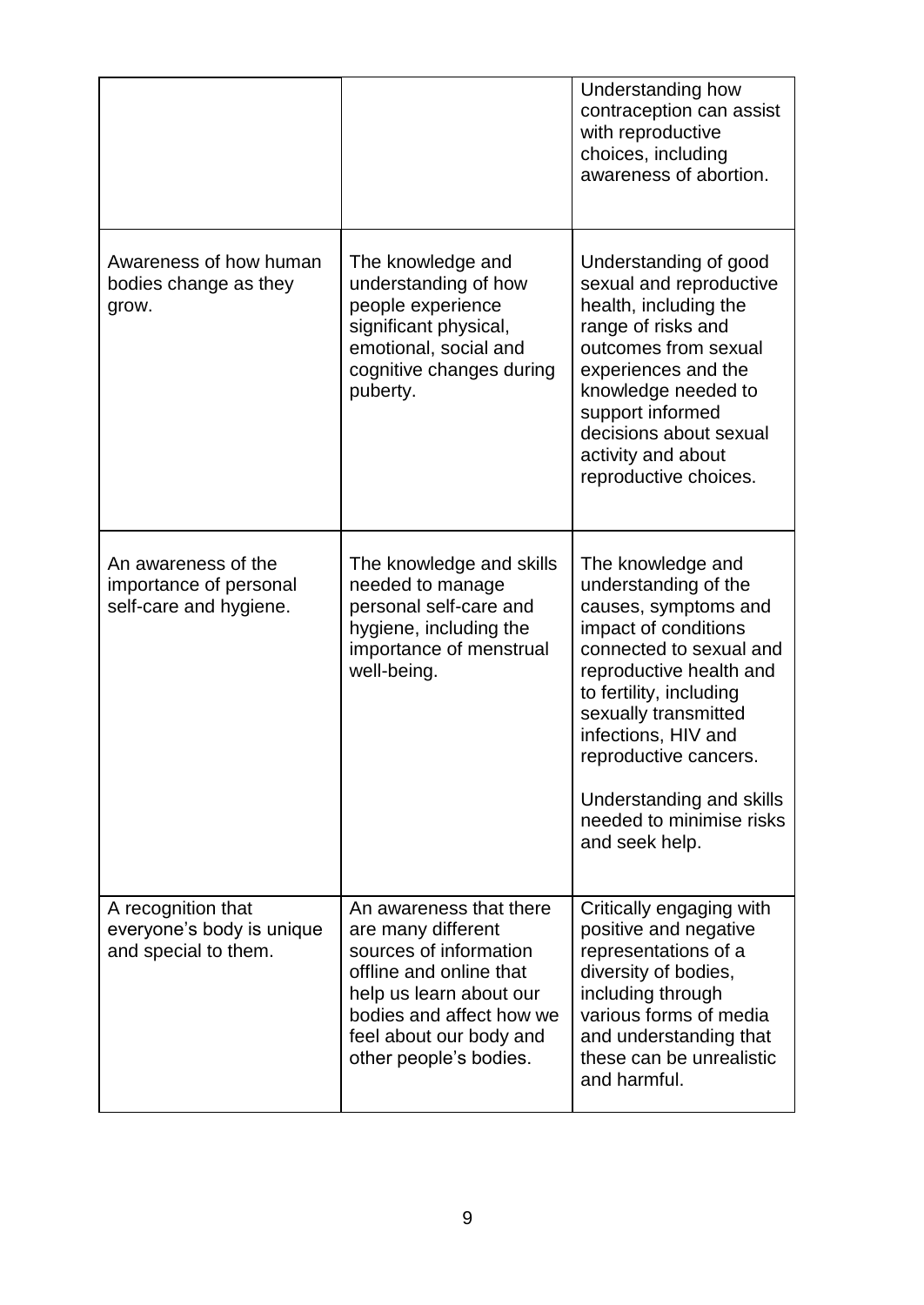| Awareness of the different<br>feelings one can have,<br>recognising other people's<br>feelings and how these<br>may differ to your own.                  | Awareness of how people<br>can feel attracted to<br>others as they mature<br>and how this can lead to<br>emotional and physical<br>responses. | Understanding how all<br>are entitled to safe and<br>pleasurable<br>relationships and<br>recognising the role<br>consensual sexual<br>activity plays within<br>healthy relationships.<br>Understanding the legal<br>age of consent. |
|----------------------------------------------------------------------------------------------------------------------------------------------------------|-----------------------------------------------------------------------------------------------------------------------------------------------|-------------------------------------------------------------------------------------------------------------------------------------------------------------------------------------------------------------------------------------|
| Recognising trusted adults<br>who can help them and<br>whom they can talk to and<br>ask questions of,<br>especially when they feel<br>unhappy or unsafe. | Be able to identify<br>trustworthy sources of<br>information and able to<br>raise issues and<br>questions with trusted<br>adults.             | Recognise and be able<br>to use a range of<br>support services to<br>access information and<br>support around<br>relationships, health and<br>well-being and safety.                                                                |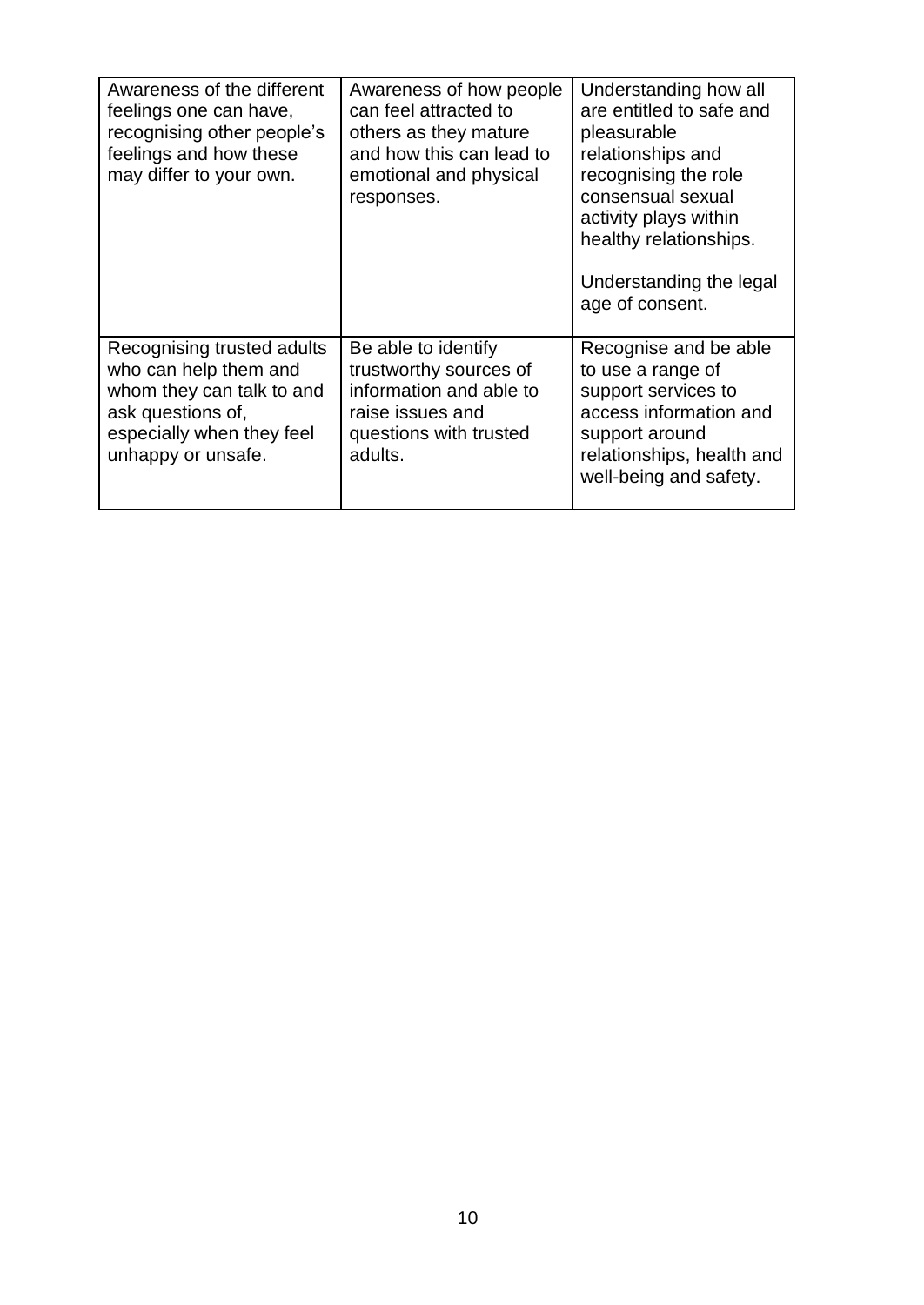## **Empowerment, safety and respect**

This strand focuses on:

- learners' rights to safety and protection and freedom from harm and discrimination
- how and where to seek information, help and support
- how to support and advocate for the rights, fair treatment and respect of all.

This strand builds on the positive behaviours and skills of healthy relationships. It reinforces the requirement to support learners to develop empathy, kindness and compassion towards each other and empowering them with the confidence to draw upon available support if they are concerned about their own safety or that of others.

Learners should be supported to understand change and conflict and recognise the impact of these on relationships, and where appropriate seek help and support.

They should be supported to understand that exercising their right to be free from all forms of discrimination, violence, abuse and neglect is enabled by trusted adults who can support their safety. This includes through a number of legal protections that exist for all. Criminal law makes such behaviours unlawful and there are criminal sanctions for those found guilty of committing such offences.

Learners need to develop an understanding of the social, emotional, physical and legal nature and impact of harmful behaviours, including all bullying, and LGBTQ+ based bullying, sexual violence and gender-based violence in a range of contexts, including online.

| Phase 1                                                                                                                                                                                               | Phase 2                                                                                                                                                                                                                                                  | Phase 3                                                                                                                                                                                             |  |
|-------------------------------------------------------------------------------------------------------------------------------------------------------------------------------------------------------|----------------------------------------------------------------------------------------------------------------------------------------------------------------------------------------------------------------------------------------------------------|-----------------------------------------------------------------------------------------------------------------------------------------------------------------------------------------------------|--|
| Practitioners should consider learners' developmental appropriateness for<br>learning in each phase:                                                                                                  |                                                                                                                                                                                                                                                          |                                                                                                                                                                                                     |  |
| From age 3                                                                                                                                                                                            | From age 7                                                                                                                                                                                                                                               | From age 11                                                                                                                                                                                         |  |
| The learning supports:                                                                                                                                                                                |                                                                                                                                                                                                                                                          |                                                                                                                                                                                                     |  |
| Recognising harmful<br>behaviour including<br>behaviours which are<br>discriminatory and the<br>right to be free from<br>discrimination.<br>Ability to interact with<br>others in a way that is fair. | Understanding of the<br>importance of fair<br>treatment for all and of<br>respect in all<br>interpersonal interactions<br>offline and online.<br>Recognising the value of<br>non-discriminatory<br>behaviours and when and<br>how to take safe action to | Understanding the<br>importance of inclusivity,<br>including for LGBTQ+<br>people, non-<br>discrimination and the<br>value of diversity in our<br>interpersonal<br>behaviours and<br>relationships. |  |
|                                                                                                                                                                                                       | respond to and challenge<br>discriminatory<br>behaviours.                                                                                                                                                                                                | Developing a sense of<br>individual and social<br>responsibility to others,<br>including consideration<br>of how we respond to<br>behaviours that are                                               |  |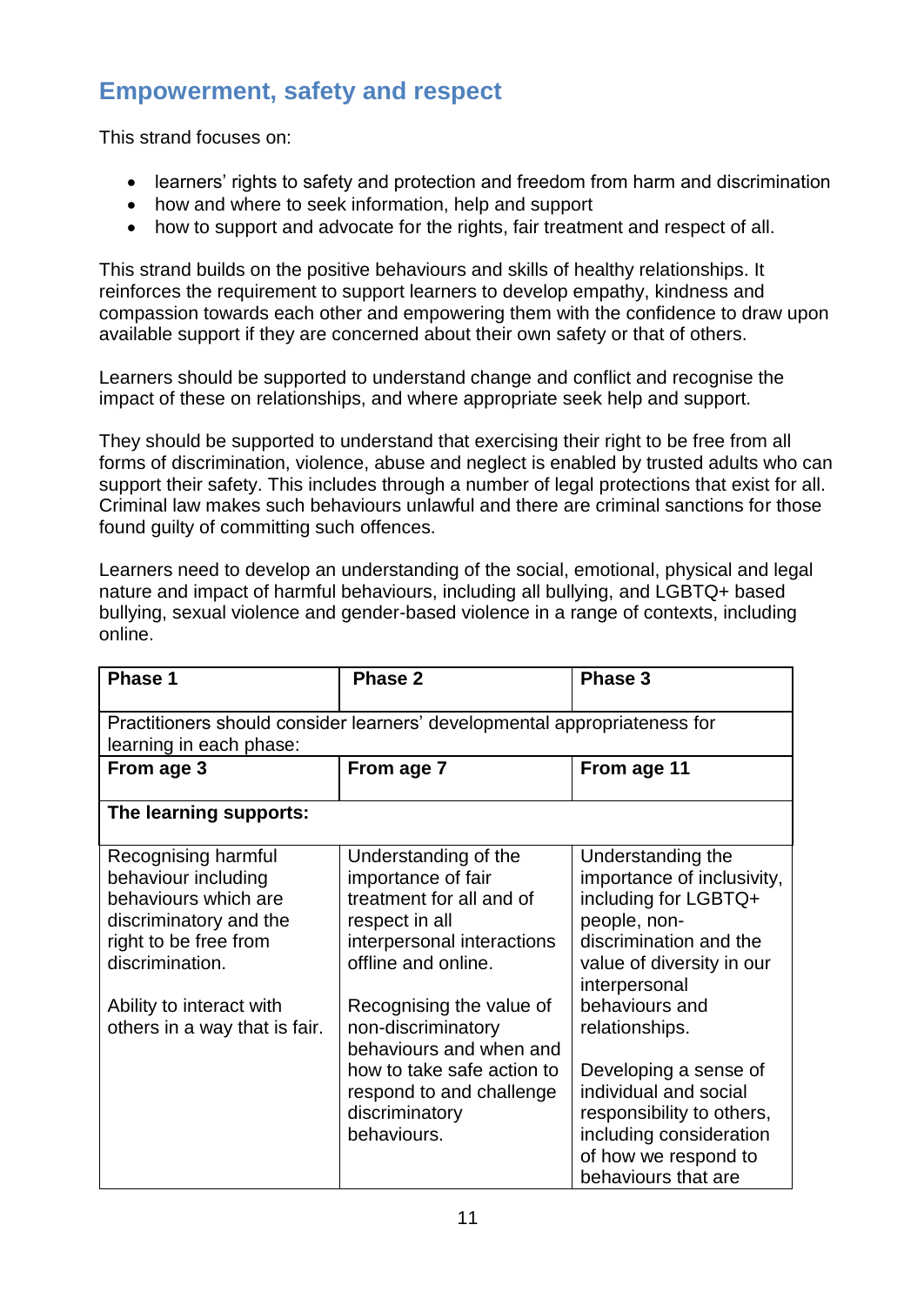|                                                                                                                                                                                                                                                                                                                                                                                                                                                                                                                       |                                                                                                                                                                                                                                                                                                                                                                                                                                                                                   | discriminatory,<br>disrespectful and<br>harmful, offline and<br>online.                                                                                                                                                                                                                                                                                                                                                                                                                                                       |
|-----------------------------------------------------------------------------------------------------------------------------------------------------------------------------------------------------------------------------------------------------------------------------------------------------------------------------------------------------------------------------------------------------------------------------------------------------------------------------------------------------------------------|-----------------------------------------------------------------------------------------------------------------------------------------------------------------------------------------------------------------------------------------------------------------------------------------------------------------------------------------------------------------------------------------------------------------------------------------------------------------------------------|-------------------------------------------------------------------------------------------------------------------------------------------------------------------------------------------------------------------------------------------------------------------------------------------------------------------------------------------------------------------------------------------------------------------------------------------------------------------------------------------------------------------------------|
| Recognising the right to be<br>free from harmful, abusive<br>and bullying behaviour.<br>An awareness of how to<br>recognise positive and<br>harmful behaviours,<br>including bullying.<br>Ability to share with a<br>trusted adult when faced<br>with harmful behaviours.                                                                                                                                                                                                                                             | Understanding of the right<br>for everyone to be free<br>from harm or abuse.<br>An awareness of different<br>kinds of harmful or<br>abusive behaviour<br>including physical, sexual,<br>and emotional abuse and<br>neglect, including peer on<br>peer harassment and<br>bullying and the role<br>technology can play.<br>How to seek support for<br>oneself, and offer support<br>to others.<br>How to be a good friend<br>and advocate for others.                               | Recognising harmful,<br>abusive or coercive<br>behaviour in personal<br>relationships including<br>control, violence and<br>sexual violence and how<br>to respond and seek<br>help for self and others.<br>This includes all forms<br>of violence based on<br>sex, gender and<br>sexuality.                                                                                                                                                                                                                                   |
| (Phases 1 and 2 include<br>pre-requisite knowledge<br>and skills for<br>understanding the learning<br>on consent at phase 3)<br>Beginning to recognise<br>that other people have<br>thoughts, feelings and<br>opinions that are different.<br>An awareness of the need<br>to seek agreement in order<br>to share, for example toys.<br>An awareness of<br>everyone's right to privacy,<br>personal boundaries and<br>which parts of the body are<br>private.<br>Ability to communicate if<br>someone is touching them | Understanding of the right<br>to bodily privacy,<br>personal boundaries<br>including online.<br>Understanding how<br>behaviours may be<br>perceived by others<br>offline and online.<br>Recognising which steps<br>to take to keep safe from<br>harm both in offline and<br>online friendships.<br>Understanding the social<br>and emotional norms and<br>pressures that lead to<br>non-consensual<br>behaviours, friendships<br>and relationships, for<br>example, gender norms. | Understanding of the<br>importance of consent<br>for safe and healthy<br>relationships and in<br>particular sexual<br>relationships.<br>Understanding of how<br>consent can be<br>communicated in<br>different social contexts<br>and relationships,<br>including online.<br>A critical understanding<br>of how consent is<br>impacted by perception<br>and social context and<br>the factors that influence<br>and impair people's<br>ability to engage in<br>consensual behaviour,<br>for example,<br>substances, violence, |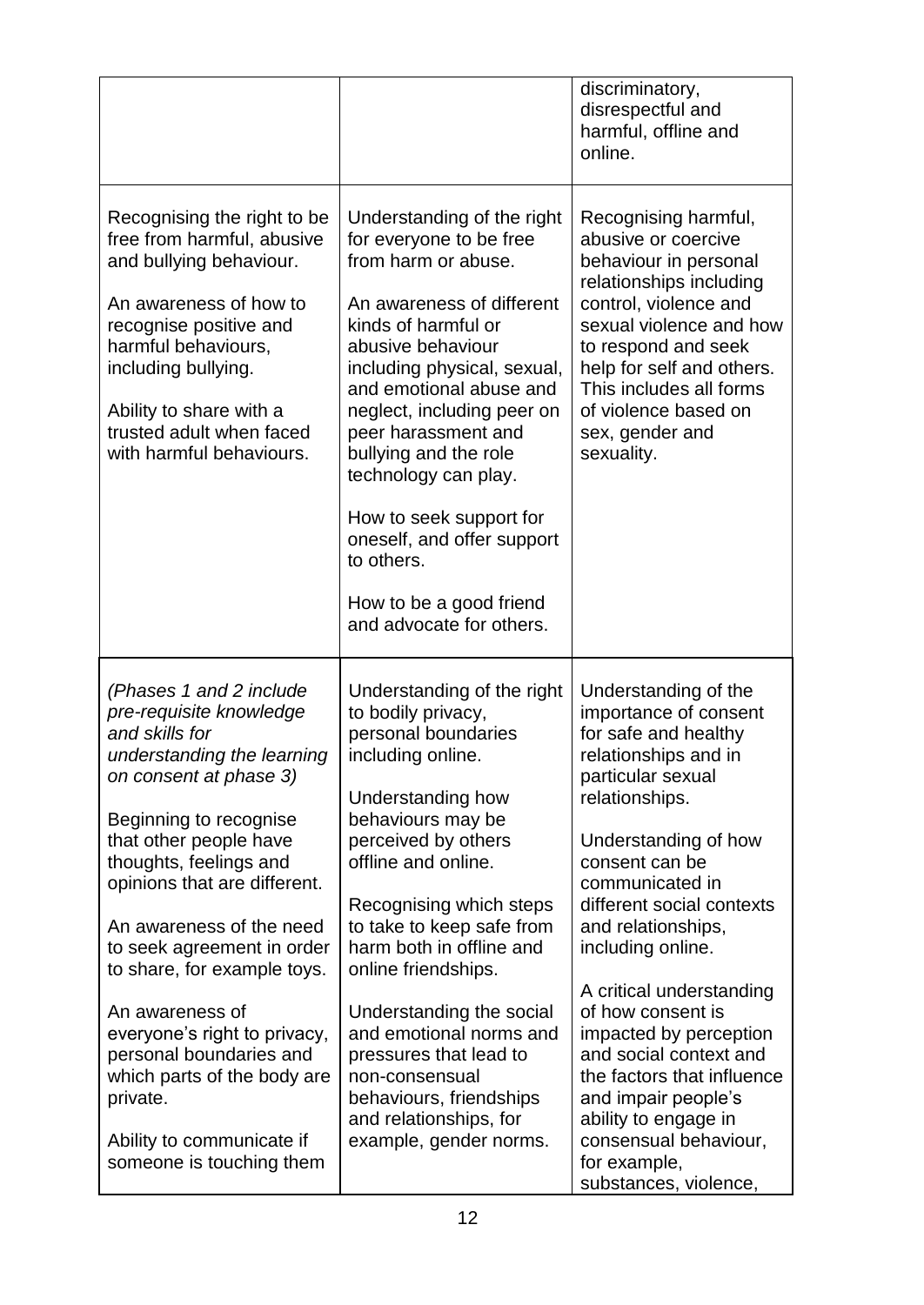| in a way that makes them<br>feel uncomfortable.                                                                                                       | Developing the skills to<br>build consensual<br>behaviours and<br>relationships and know<br>how to safely respond,<br>challenge and report non-<br>consensual behaviours<br>and relationships offline<br>and online.                                                                                                                                                                                                                                                                                                                                                                     | coercion and<br>relationship norms.                                                                                                                                                                                                                                                                                                                                                                                                                                                                                                         |
|-------------------------------------------------------------------------------------------------------------------------------------------------------|------------------------------------------------------------------------------------------------------------------------------------------------------------------------------------------------------------------------------------------------------------------------------------------------------------------------------------------------------------------------------------------------------------------------------------------------------------------------------------------------------------------------------------------------------------------------------------------|---------------------------------------------------------------------------------------------------------------------------------------------------------------------------------------------------------------------------------------------------------------------------------------------------------------------------------------------------------------------------------------------------------------------------------------------------------------------------------------------------------------------------------------------|
| Awareness of how to keep<br>safe when using digital<br>media, including sharing<br>with a trusted adult when<br>they feel uncomfortable or<br>scared. | Know how and when<br>digital media can be<br>shared safely, with<br>permission and when it<br>can be a source of harm.<br>Awareness of the benefits<br>and dangers of the<br>internet and social media<br>in forming friendships<br>online.<br>Exploring the motives<br>behind fabricated and<br>digitally-altered media.<br>An understanding of the<br>need to keep safe online,<br>an ability to take steps to<br>protect themselves and<br>an ability to share with<br>trusted adults where<br>something is seen that<br>shouldn't have been, or is<br>upsetting or<br>uncomfortable. | Understand the ethical<br>and legal issues relating<br>to the consensual and<br>non-consensual sharing<br>of self-generated<br>imagery, and rights to<br>safety, support well-<br>being and protection.<br>Understanding the<br>impacts associated with<br>sexual material and<br>intimacy online,<br>including the ethical and<br>legal implications.<br>An awareness of how<br>sexual material and<br>media often represents<br>gender, sexual activity,<br>bodily appearance and<br>relationships in<br>unrealistic and harmful<br>ways. |
| An awareness that<br>everyone has the right to<br>be safe and no one is<br>allowed to harm anyone<br>else.<br>Ability to speak up for each<br>other.  | Awareness of laws in<br>place to protect from<br>different forms of<br>discrimination, violence,<br>abuse, neglect and<br>harassment.                                                                                                                                                                                                                                                                                                                                                                                                                                                    | An understanding of<br>laws around RSE issues<br>that are in place to<br>protect us from all forms<br>of discrimination,<br>violence, abuse, neglect<br>and harassment, and<br>that laws are intended to<br>protect not criminalise<br>young people.<br>An understanding of<br>how to advocate for safe                                                                                                                                                                                                                                     |